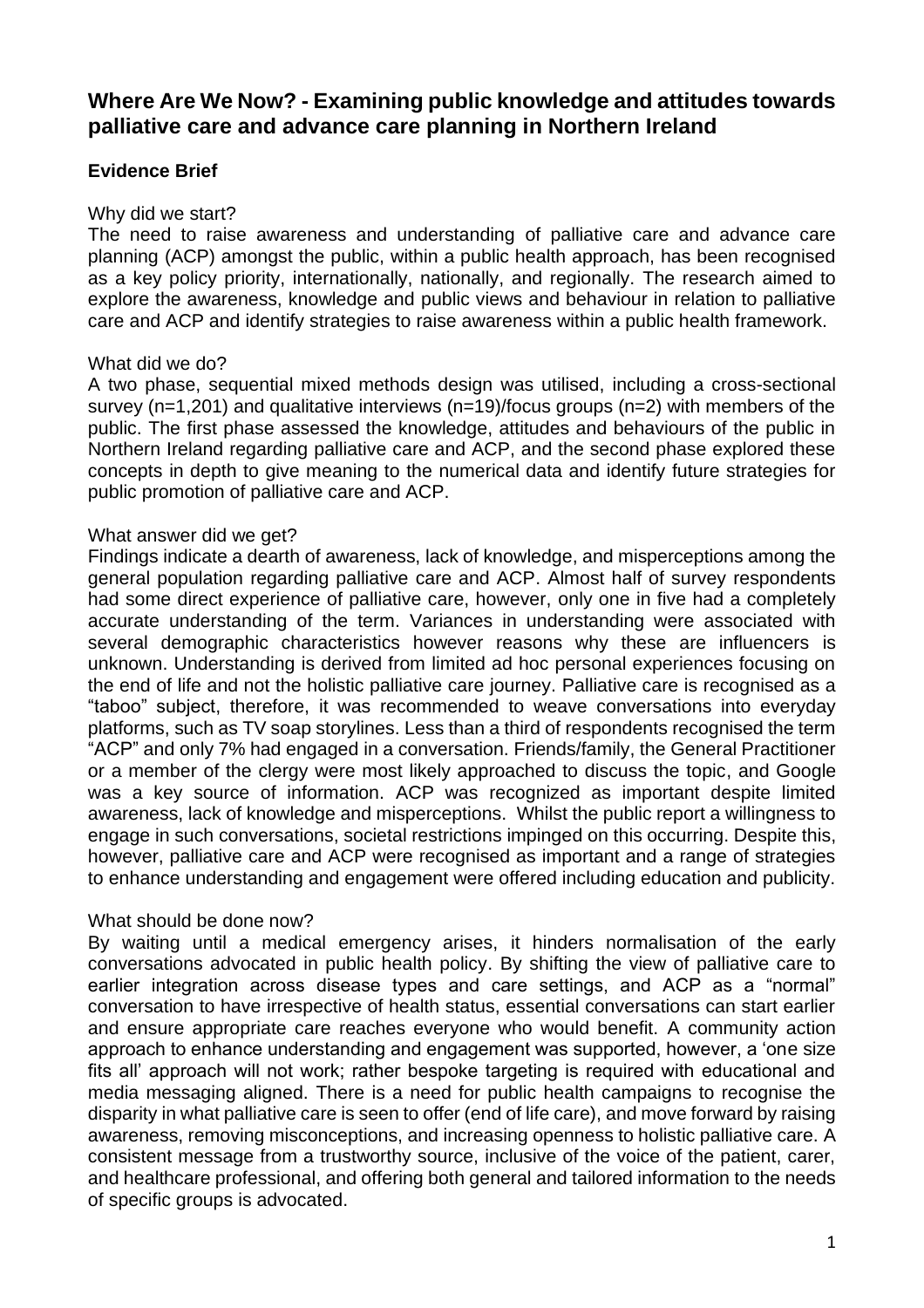### **BACKGROUND**

Palliative care is an approach to address the problems associated with life-threatening illness by means of early identification, assessment and treatment of physical, psychosocial and spiritual problems (1). Globally, the demand for palliative care is increasing and it has been estimated that over 20 million people would benefit from basic palliative care annually (2). The World Health Organisation (WHO) (3) advocate that palliative care should be considered as a public health issue, with access to such care considered a human right (4,5). More recently, the WHO in its sixty-seventh World Health Assembly in May 2014, urged member states to develop, strengthen and implement palliative care policies that would integrate palliative care services in the continuum of care, across all levels (6). Despite this recommendation, evidence repeatedly demonstrates that palliative care is accessed late in the illness course (7). What the public know and understand about palliative care may impact on future access to quality care in the event of a serious illness (8). However, international research suggests that palliative care is poorly understood among the general public and misperceptions continue to exist. 

Advance care planning (ACP), is a process that enables adults at any stage or health status to understand, identify and share their personal goals, values and preferences regarding future medical care. In the UK, advance care plans can be formal (for example, advance decisions or assigning a lasting power of attorney) or informal (advance statements regarding what the person considers important to their health and care)(9). Despite being recognised by patients and families as a difficult topic for discussion, emerging evidence pre and during COVID-19 suggests that the public might be willing to engage in ACP conversations (10,11). It helps to ensure the medical care delivered is consistent to the person's wishes/values and preferences, reduces decision-making burden, and helps families prepare for and cope with bereavement (12). However, ACP research has continually focused on older patients or in the context of a medical crisis (13–15), and evidence suggests uptake is low across the United States (16), Europe (17,18), and the United Kingdom (19,20). There is increasing recognition that ACP should engage the public outside of a medical setting, however, research would suggest there are wider societal factors which may limit patient and wider community access to ACP and 'early' palliative care. Therefore, this need to raise awareness and understanding of palliative care and ACP amongst the public, within a public health approach, has been recognised as a key policy priority, internationally (21–24), nationally (25,26), and regionally (27,28).

### **AIM AND OBJECTIVES**

The research aimed to explore the awareness, knowledge and public views and behaviour in relation to palliative care and ACP and identify strategies to raise awareness within a public health framework. The objectives of the research were to identify:

- 1. awareness, knowledge, and views about palliative care and ACP among the public
- 2. influencing factors in the provision of palliative care ACP and best practice
- 3. behaviour among the public regarding discussing and making advance care plans; and
- 4. strategies to raise awareness within a public health framework.

### **METHODOLOGY**

Design: A two phase, sequential mixed methods design (29) was utilised, including a crosssectional survey and qualitative interviews/focus groups. Phase one assessed the knowledge, attitudes and behaviours of the public in Northern Ireland regarding palliative care and ACP, and phase two explored these concepts in depth to give meaning to the numerical data and identify future strategies for public promotion of palliative care and ACP.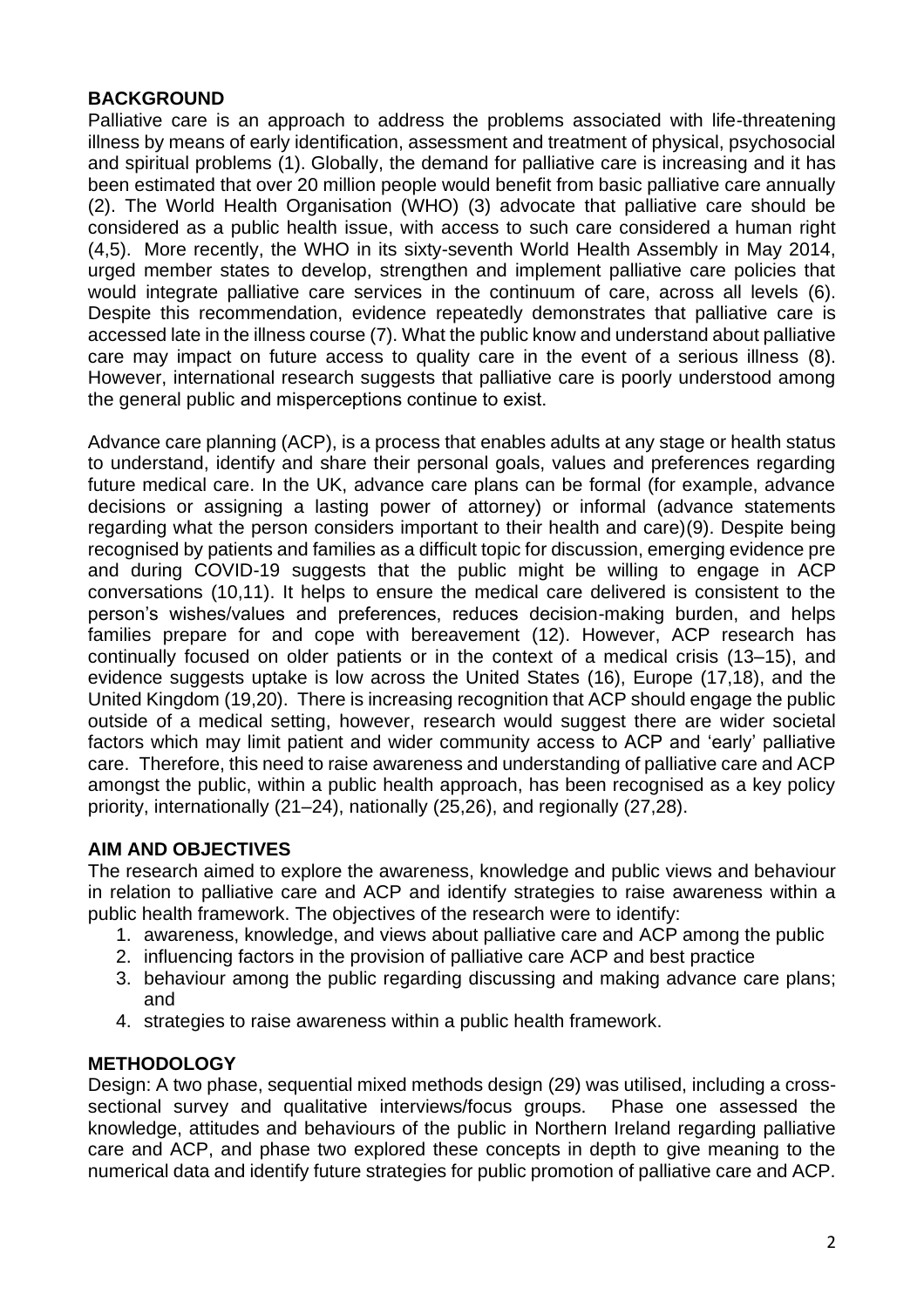Participants: Survey respondents included a random representative sample of adults from the Northern Ireland population aged 18 years and over; selected from a database of addresses. Participation was voluntary. Following completion of the survey, respondents were asked if they would like to participate in a second, qualitative phase. Those who agreed had their contact information collated (separately to survey responses). Willing participants were contacted via telephone. Inclusion criteria included age 18-80 years; able to speak and read English; had previously completed the survey and were willing to participate, able to provide informed consent; and not recently bereaved (last six months). Eligible participants were sent study information and upon receipt of the consent form, were invited to take part in a one-off focus group or interview.

Data Collection: Phase one data were collected in 2018, as part of the annual crosssectional attitudinal survey undertaken in Northern Ireland, known as the Northern Ireland Life and Times survey (NILT). Face-to-face questionnaires were carried out using computer assisted personal interviewing, and there was a further self-completion questionnaire which respondents were asked to fill in on a tablet, or on paper. Phase two were collected from October 2018 to July 2019 by DM, KC, EB and SMcC (postdoctoral researchers and/or specialist practitioners). The researcher was not known to participants prior to the data collection. Data were collected in a neutral public place, the participant's home, or via telephone, and were audio recorded and field notes taken.

Data collection tools: Data collection tools were piloted with academics and NILT data collectors prior to implementation. The palliative care section of the survey was based on the Palliative Care Knowledge Scale (PaCKS), a 13 item, true/false format instrument. Eight Items relating to participants' attitudes towards ACP were informed by European Association of Palliative Care White Paper on ACP and were responded to using 5-point Likert scale. There were also six yes/no items on participants' prior knowledge of palliative care. There were a further two yes/no response items on knowledge of ACP, as well as a question allowing respondents to detail with whom they had previously discussed ACP (9 options). Sociodemographic characteristics were also collected. In phase two, the qualitative interview schedule comprised broad topic areas related to palliative care/ACP, which included knowledge; knowledge and information seeking behaviours; perceived accessibility of services, and future strategies for promoting public awareness.

Data Analysis: In phase one, the number of correct responses were tallied, and scores ranged from 0 (lowest knowledge) to 13 (highest knowledge). "I don't know"/ "Not sure" responses were coded as incorrect when calculating total scores. All survey data were analysed in SPSS v 25.0. Descriptive statistics were used to summarise the participants' demographic factors and other variables. A factor analysis was undertaken on PaCKS and the factor structure was found to be acceptable. Linear regression was used to identify demographic variables that impacted on the PaCKS score and explored further using inferential statistics. Further analyses were undertaken on appropriate variables; t Tests were conducted to compare PaCKS scores across gender. An analysis of variance (ANOVA) was conducted to analyse how age, country of birth, marital status, household income, and qualifications performed on the PaCKS. Phase two data were stored and managed through NVivo Software v13. Qualitative data were transcribed and anonymised. Transcripts were analysed using thematic analysis (30) which involved a six-step process: familiarisation, generating codes, searching for themes, reviewing themes, defining and naming themes, and producing a report. Themes were derived by exploring patterns, similarities and differences within and across the data. Data analysis was done by two researchers (OB and LH-T) and discussed with a third (FH) to enhance credibility and trustworthiness.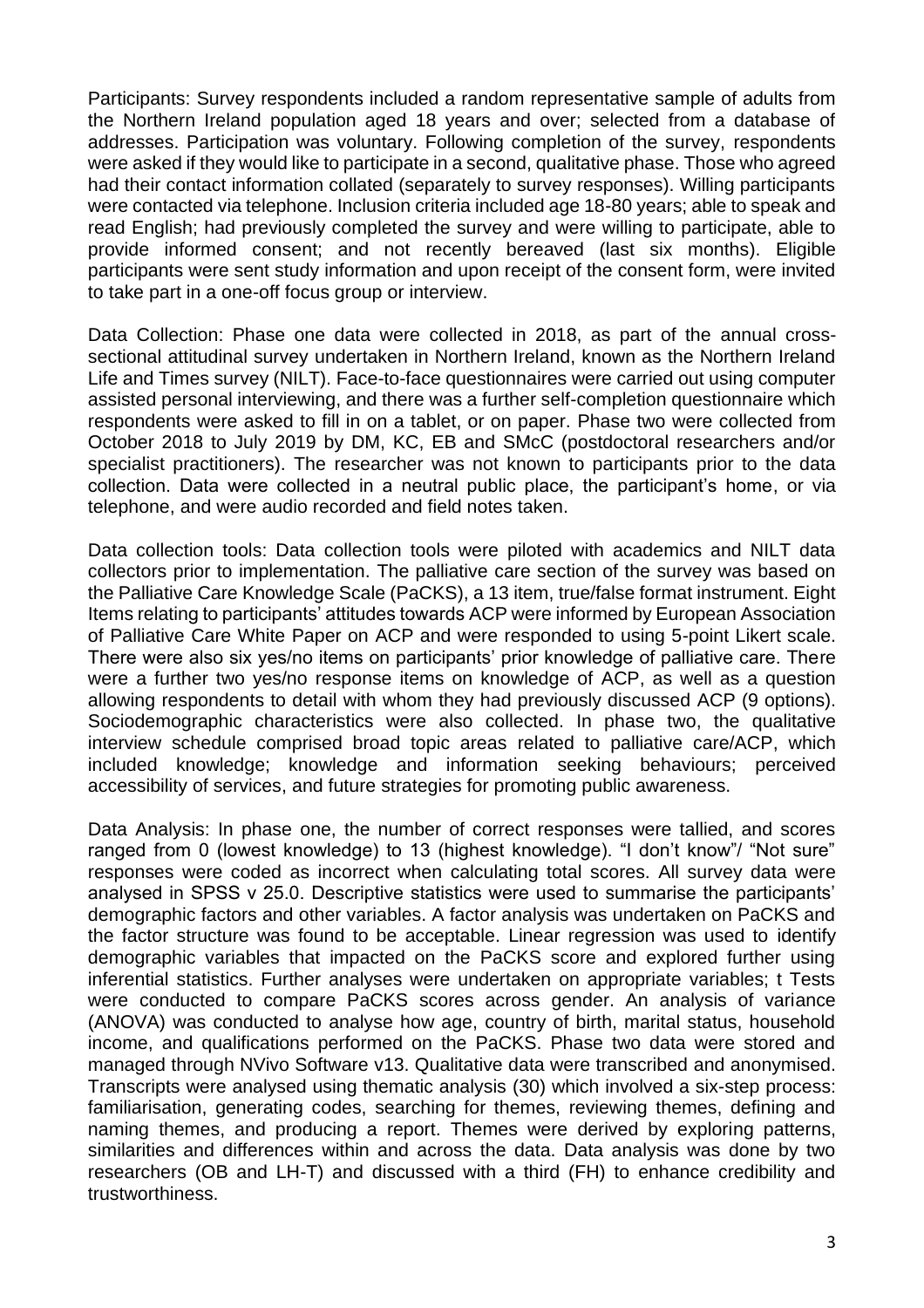Integration: Integration was evident through data transformation between phase one and two and merging in the results and discussion. The data from phase one informed the development of the interview schedule utilised in phase two, and the results from both phases were analysed in parallel, integrated using data matrix and weaving the thread techniques, and presented thematically throughout the results and discussion.

### **PERSONAL AND PUBLIC INVOLVEMENT**

Conducting focus groups and interviews with members of the NI public greatly improved the outcomes of the study as it afforded members of the public the opportunity to contribute to the research and to have a voice. Consultation with various organisations such as AIIHPC, Voices4Care, Palliative Care in Partnership, and PHA was ongoing throughout the project and their input was invaluable in refining the content of the quantitative survey tool.

## **FINDINGS**

Description of the sample: A total of 2,161 people were contacted, 1,201 of whom completed the survey (response rate 56%), representative of the demographic profile in NI. The respondents were aged between 18 and 95 years (mean: 61yrs). The largest proportion of the population, 17.7% (n=210) were aged between 45-54years. Over half were female (58.3% n=700); most were white (95.5% n=1147) and born in Northern Ireland (84.2% n=1011). Over two fifths were married (43.3% n=514), lived in a 'small city or town' (41.5% n=498) and in terms of religion identified themselves as protestant (43.9% n=496). Over a quarter (25.3% n=302) indicated that they had a degree or higher qualification, and just under a quarter (24.7% n=295) reported no formal qualifications. A quarter of respondents (25.6% n=307) reported a physical or mental condition or illness that had lasted or was expected to last more than 12 months. Of those respondents, 58% (n=178) indicated that the condition/illness reduced their ability to carry out day-to-day activities a lot. Only 8.1% (n=97) of respondents indicated that they had someone living with them, for whom they had a caring responsibility. A further 9.6% (n=115) had a caring responsibility for a sick, disabled or elderly relative or friend not living with them. Twenty-five participants took part in phase two. Almost all respondents (96%) were white; 60% were male and nearly three quarters (72%) were married or co-habiting. Less than a quarter (24%) of those who participated were under 50 years, with the largest proportion of respondents (36%) aged between 61-70 years. Almost half (48%) were retired, and all were Christian.

Prior Knowledge of Palliative Care: Almost half of survey respondents (44.6%) had some direct experience of palliative care through a friend/relative. Approximately one in ten (11.2%) had a job that involved working with people who received palliative care and three respondents (0.3%) were receiving palliative care. A fifth of respondents (20.1%) indicated that they had previously heard about palliative care from either TV, newspapers or social media, with a further 9% acknowledging that they had heard the term from another source including through school/university, word of mouth, from a friend/relative, or from a medical practitioner. Only 14.2% of respondents indicated that they had no prior knowledge of the term palliative care. It was clear from the qualitative findings that respondents' knowledge and understanding were largely attributed to personal experience. Many described their experience of palliative care as end of life care which was "*traumatic"* or as having "*happened very fast"* in which learning occurred in an ad-hoc sporadic manner. Several respondents focused on medication in the final stages of death and resuscitation options, highlighting "*a good death*" and "*dying comfortably*" as the optimum goals.

Variable Understanding of Palliative Care: Overall, 22.6% of respondents were completely accurate in their understanding of palliative care, scoring a total of 13 out of 13 items correctly. Similarly, just under a fifth (19.5%) answered none of the items correctly. The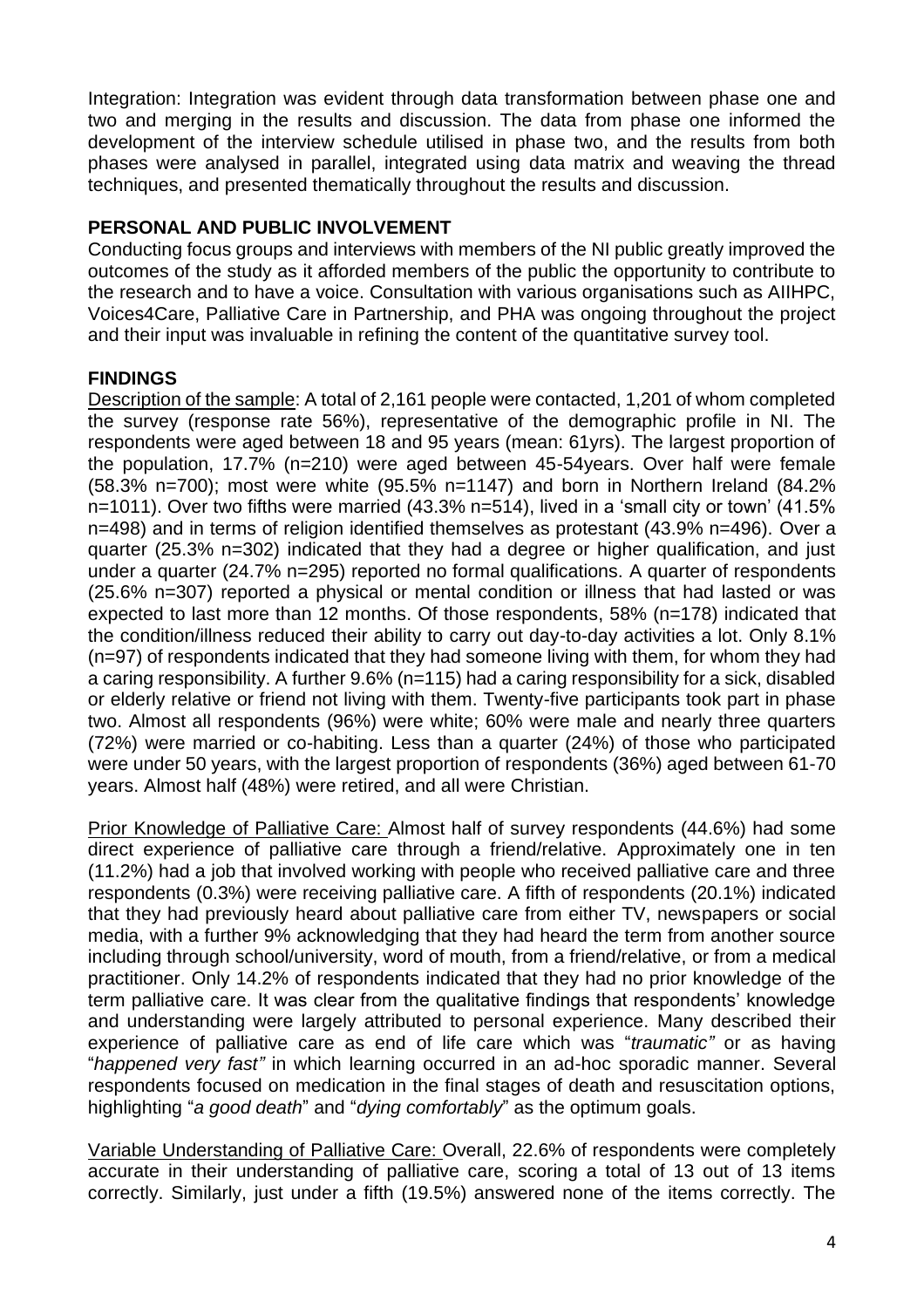mean PaCKS score was 8.31 (standard deviation=4.91, range 0-13). People who scored highly on knowledge questions related to palliative care were more likely to have a higher level of education and be female, married, aged 55-64, and born in Northern Ireland. The three most commonly held misconceptions included: Palliative care is exclusively for people who are in the last 6 months of life (55.4% answered incorrectly); A goal of palliative care is to address any psychological issues brought up by serious illness (42.2% answered incorrectly); and a goal of palliative care is to improve a person's ability to participate in daily activities (39.6% answered incorrectly). Respondents in the qualitative phase noted that palliative care happened "*at the very end"* when there was "*no hope"*, or "*no other treatments"* available. Most respondents agreed that palliative care involved different healthcare professionals but most struggled with clarifying the range of support available.

Shortcomings in current palliative care information and provision: Some respondents in phase two discussed how improvements in healthcare professionals' understanding and awareness of palliative care could facilitate a more 'holistic' approach to patient's palliative care symptoms/needs. However, constraints in the current healthcare system exacerbate healthcare professionals' difficulty in prioritising patient's emotional and psychological needs alongside physical and medical needs:

*"It must be so difficult for some of the nurses who are trying to deal with it, because they're so busy trying to deal with the medical side of it… they just don't have time to do it [emotional support]".* (PCACPI007)

Informing people about palliative care involves facilitating individuals to realise and acknowledge their own mortality. One respondent noted that palliative care could be included in something like life insurance, that way, people availed of it (and learned about the benefits) in the context of living and paying for their mortgage but knowing that they'd be taken care of in the future.

Promoting public awareness of palliative care: Many respondents acknowledged the *"taboo"* that still exists around public discussions about death and dying, and that in some instances it can be very difficult to broach the subject, even with family and friends:

*"It's never talked about to be quite honest…like deaths and funerals – nobody likes to envisage the end…".* (PCACPI003)

Many respondents who were interviewed openly acknowledged that their religious or cultural beliefs dictated the decisions they make in terms of their care, both physical and spiritual, and were largely unconcerned with the idea of doing something different/contrary to what they were familiar with. A number of respondents also highlighted the limitations of human knowledge:

*"…there is no point in worrying about what was going to happen. If it's going to happen anyway…" (PCACPI002).*

Future strategies to improve understanding of palliative care: Respondents suggested dissemination of information via a variety of platforms. More traditional methods discussed included information in GP surgeries, libraries, posting leaflets, and traditional media platforms, alongside the use of media and television such as soap storylines. Many agreed that such online platforms were better able to reach younger generations, but some cautioned being able to trust "*everything you see online"*, indicating that some regulation would be required to ensure that the information was accurate. There was an overarching feeling that this information and the need to educate people was ultimately about "*supporting them"* to make informed choices and decisions if that was their wish.

Knowledge of ACP ("*A last resort"):* A total of 28.5% of respondents had heard of the term 'advance care planning' and only 7% had ever engaged in a conversation about it.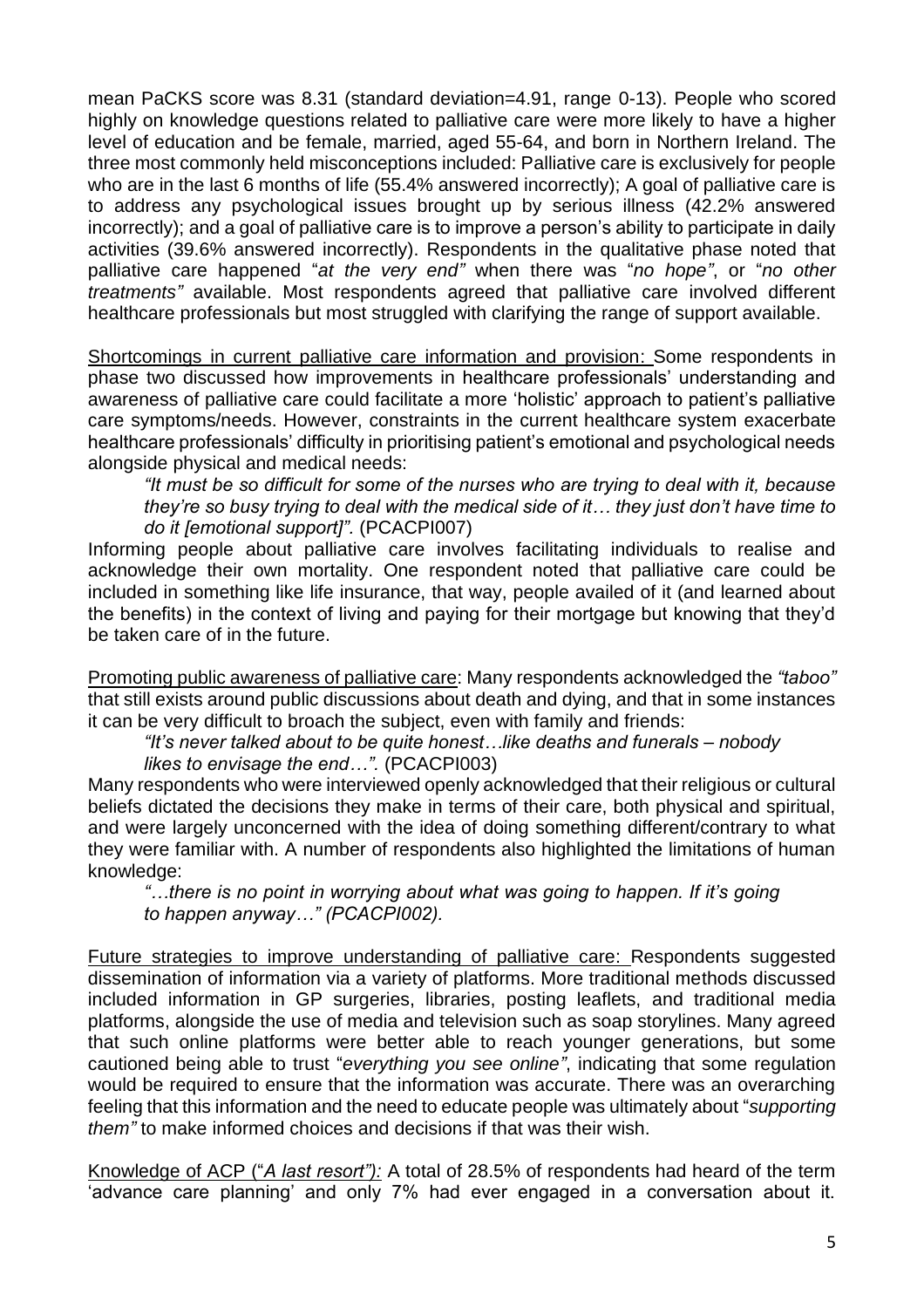Friends/family (60.6%, n=40), the General Practitioner (GP) (43.9%, n=29) and a member of the clergy (31.8%, n=21) were most likely approached to discuss the topic by those who reported that they had engaged in conversations, and in many cases multiple people were approached. "*Asking google*" was another source of information, however, respondents sometimes worried about the credibility of online information. ACP was perceived to be an "*insurance*", describing it as a "*legal document*", "*will*" or "*contingency plan*" intended to act as a buffer against life events relating to their health.

*'…putting in place, a plan for what sort of care you might need, different circumstances, different health issues… for a service to be available when needed and be locally accessible and available quickly…'* (PCACPI010)

Phase two respondents noted ACP was focused on funeral wishes and medical care/treatment options once a terminal illness had been diagnosed.

Attitudes to ACP ("*It's inevitable but you don't talk about it*"): Almost two thirds (63.3%) of respondents felt they were in good health and did not want to think about ACP. However, 82.2% of respondents felt it would be comforting to know they had left wishes with their family and 66.4% felt that their wishes would be followed. All respondents were asked if they would like to find out more about ACP and almost two thirds (68.3%) said no. None of the respondents who took part within the qualitative phase had put an advance care plan in place. Whilst some had started to think about future care, most found the subject difficult to broach with loved ones or HCPs. Some acknowledged that introducing the topic among family and friends could be perceived as an indication of an impending problem or viewed as depressing. Respondents felt ACP was for those who were older or for when a "*health crisis is looming*". Generational differences were also noted, with a belief that older people may be more able to acknowledge their mortality, whilst younger generations felt it wouldn't "*affect them*". There was a recognition that such attitudes can be challenging, and respondents suggested a more tailored educational approach should be offered for different generations. Respondents also acknowledged that having a shared experience (being directly affected) often facilitated discussions:

*"whenever the people that you know are going through that process, then the terminology is used loosely, because you're in that circle" (PCACPFG002).*

Future strategies to promote ACP ("If you're better informed, you'll make a better decision"): Whilst ACP was viewed as an "individual responsibility", respondents noted the need for government leadership to aid its implementation into everyday life. Integrating ACP into existing events such as applying for life insurance schemes could stimulate family discussions on the subject. Yet, respondents recognized a dearth of standardized lay information hampered public engagement. They recommended that information should be tailored to convey positivity such as the concept of a "*a good death*" and dying in a "*good way*", and broached with everyone, irrespective of their age or health status. Disseminating such information could be done through information in GP surgeries, libraries, posting leaflets, and regionally incorporating media platforms. There was some discussion about the benefit of using social media platforms and weaving the topics into soap storylines, as a way stimulating discussions that will ultimately sensitize people:

*"If you're better informed, you'll be able to make a better decision".* Normalizing the conversation as part of everyday language was key for several respondents. Introducing these conversations informally within families and amongst peers (for example in church or social groups) was seen as the best way to break down existing barriers. They suggested including ACP information within the school curriculum:

*"…people should be taught about ACP at school...so that when your mum or dad come to have something, you've got an awareness instead of it just hitting you like a brick wall" (PCACPI002).*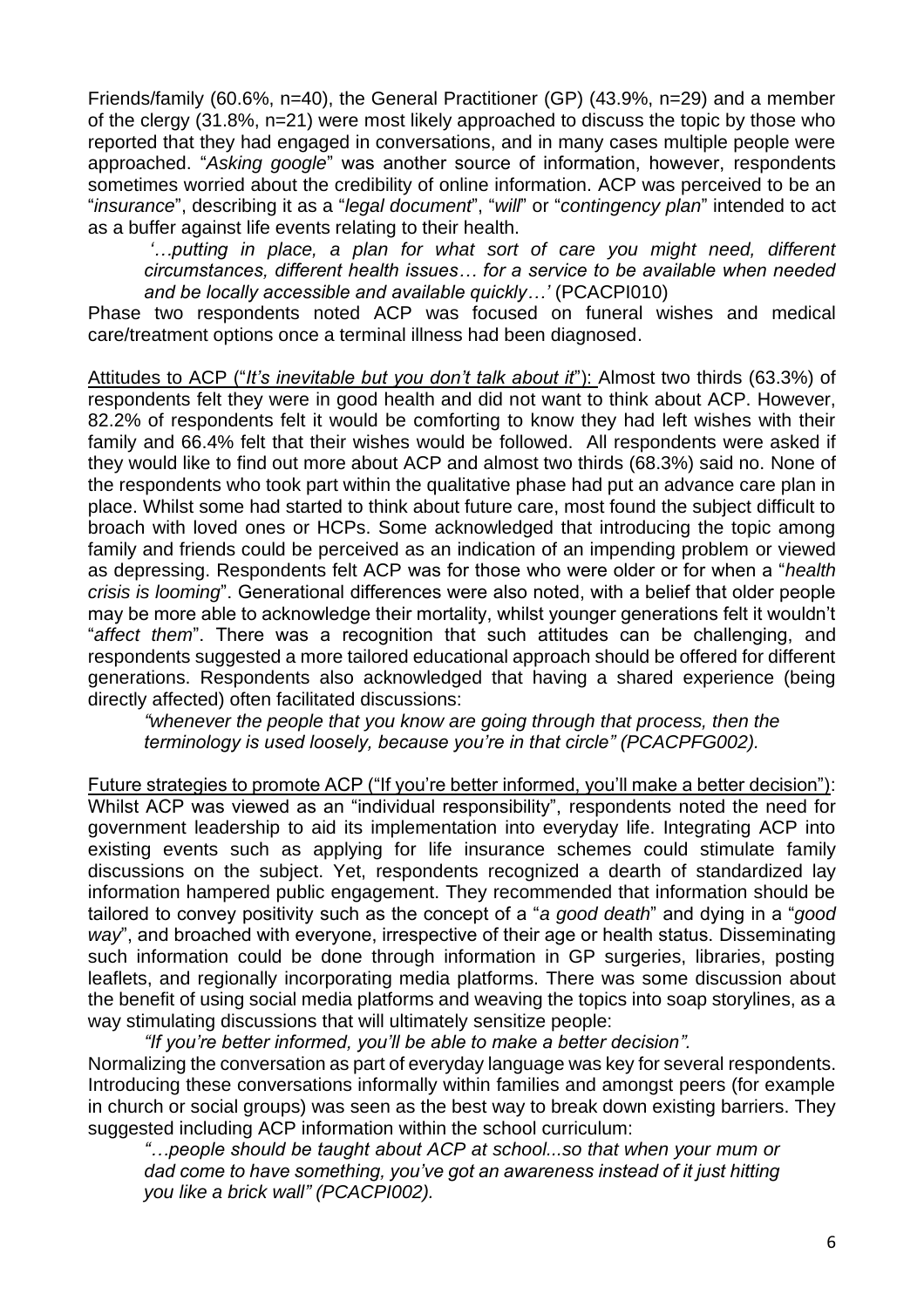#### **CONCLUSIONS**

This regional study in Northern Ireland explored the public's level of awareness, knowledge and views relating to palliative care and ACP. Findings indicate a dearth of awareness, lack of knowledge, and misperceptions among the general population. Despite this, however, palliative care and ACP were recognised as important and a range of strategies to enhance understanding and engagement were offered including the need for education and publicity. With a growing ageing population, and the improvements in the range of palliative care services since the publication of the Living Matters; Dying Matters: A Palliative and End of Life Care Strategy for Adults in NI in 2010 (31), an increase in awareness is needed to improve knowledge of and access to services, empowering individuals, communities and society. Doing so will help to ensure Northern Ireland realises the national and international objectives of palliative care.

Palliative Care: Overall, the results demonstrated a lack of awareness and knowledge. Although two in five respondents had experience of palliative care through a friend or relative, only one in five (22.6%) were able to accurately define the term palliative care (answered all 13 PaCKs items correctly). Factors such as gender, age, and education impact on knowledge of palliative care, however, it is unclear why such disparities exist and the impact of these on palliative care receptivity. Personal experience shaped many respondents' views on palliative care and potentially their misconceptions; the most common misconception being that palliative care is exclusively for people in the last six months of life. Despite respondents advocating the need to hold open conversations about palliative care in society, they had concerns about the social taboo of talking about death and fear of causing upset. There is a need for public health campaigns to recognise the disparity in what palliative care is seen to offer (end of life care), from the public's perspective, and move forward by raising awareness, removing misconceptions, and increasing openness to holistic palliative care. To address misconceptions and knowledge gaps, a consistent message from a trustworthy source, inclusive of the voice of the patient, carer, and healthcare professional, and offering both general and tailored information to the needs of specific groups is advocated. It is also vital to consider some essential messages of the educational intervention:

- Palliative care is a system of 'best care', not linked to specific 'place' or setting
- Viewed as an active approach to care, offering solutions and improving quality of life
- Enabling people to stay out of hospital and provided across all settings, all conditions and all times
- Enabling choices, decision making and facilitating goals of care for both patients and families
- Providing expert management of symptoms from members of specialist and generalist multidisciplinary team
- Facilitation of living independently as well as possible for as long as possible
- Earlier integration in the patients' journey and not *just* focused on end of life care.

Advance Care Planning: One in four respondents (28.5%) acknowledged an understanding of the term ACP, with only 2% having an advance care plan already in place. Almost two thirds (63.3%) felt they were in good health and did not want to think about ACP. This raises questions about who, where, how and when to consider some of the aspects related to ACP. Misconceptions resulting from a lack of public education, lack of exposure to the topic, and personal experience of family and friends at the end of life have resulted in ACP being viewed medically and associated with end of life care, which may explain why the majority of respondents did not want to receive more information. A major barrier to ACP in this study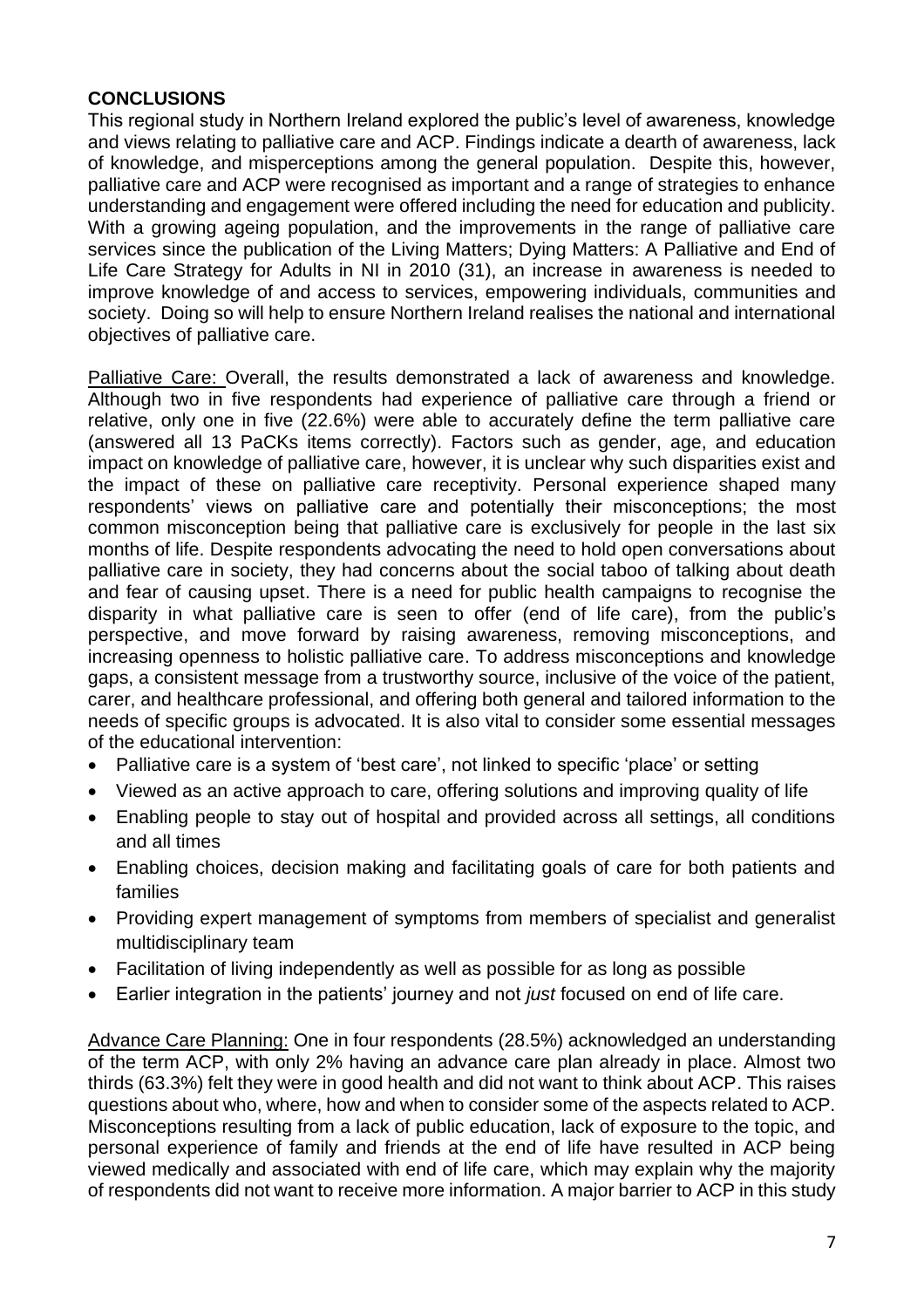was initiating such conversations, with respondents acknowledging that they are more likely to have informal discussions with family/friends versus more formal discussions with healthcare professionals. By waiting until a medical emergency arises, the emotive context may impact on the clinical and legal decisions made (32), and this approach hinders normalisation of the early conversations advocated in public health policy (33). In this study, respondents identified opportunities to provide thinking space and facilitate conversations outside of an end of life situation. For example, integrating ACP into life insurance policy, story lines in television programmes and informal sessions in local community groups. Family opinions also play a key role in the willingness to engage in both palliative care and ACP discussions; respondents in the current study noted that they would trust their family members to follow their wishes. Therefore, further research should consider a focus on the role of the family and provide them with the knowledge and skills to initiate, and support a loved one through, ACP discussions.

## **PRACTICE AND POLICY IMPLICATIONS/RECOMMENDATIONS**

Awareness, knowledge, and views about palliative care and ACP among the public

- Increasing awareness and understanding, both among the wider public and health and social care professionals, is crucial to opening up discussions
- To address key misperceptions requires agreement on the key components of the message for palliative care, shared terminology and consistency in delivery.

### Influencing factors in the provision of palliative care and ACP and best practice

- Efforts should be made to integrate palliative care and ACP into bigger public health campaigns on healthy ageing as part of everyday conversations.
- Funding and resource planning is required to support early integration.
- Young adults, men, and people not born in the UK showed lesser understanding of ACP and palliative care. Public health campaigns should target these groups and tailor information and delivery to match their needs.
- Concerns of "fake news" highlight the importance of trustworthy, credible sources being involved in the coproduction and delivery of materials.

### Public behaviours regarding discussing and making advance care plans

- There is a need to develop a targeted approach addressing personal considerations to holding ACP discussions alongside indicating benefits and allaying concerns.
- Specific strategies need to be considered around how initiatives related to ACP are progressed. For example, target institutions outside of healthcare system, work with film and media outlets, and adapt educational materials for a younger audience.

### Strategies to raise awareness within a public health framework.

- There is a need for wider understanding and policies that enable support for palliative care and ACP implementation as not just the remit for health and social care.
- Education and information targeting the general public should include both general information tackling the misconceptions, but also include tailored information targeted at different groups in society to enhance awareness.
- Education and information targeting healthcare professionals' discussions should be focused earlier in the disease trajectory, focused on the psychological, emotional, spiritual, social and physiological benefits.
- Further research is required to examine the impact of initiatives on the public's understanding.
- Key strategies need addressed, and exemplars of good practice outlined that illustrate how community support can be developed and maintained.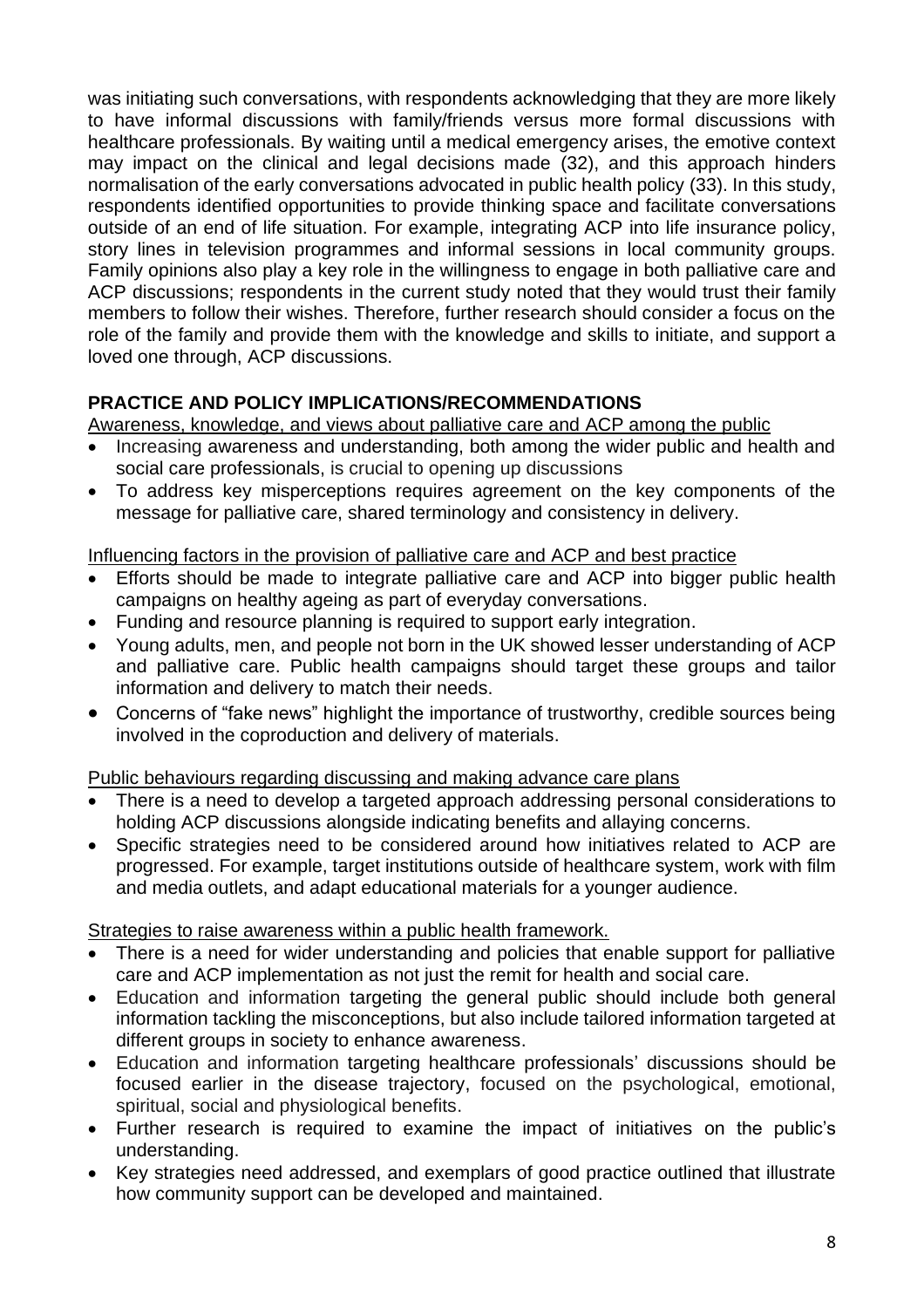## **REFERENCES**

- 1. WHO. WHO Definition of Palliative Care [Internet]. World Health Organization; 2017 [cited 2017 Apr 12]. Available from: http://www.who.int/cancer/palliative/definition/en/
- 2. World Health Organization. Global Atlas of Palliative Care at the End of Life [Internet]. 2014 [cited 2017 Mar 14]. Available from: http://www.who.int/nmh/Global\_Atlas\_of\_Palliative\_Care.pdf
- 3. World Health Organization. Palliative Care: The Solid Facts. 2004 [cited 2017 Nov 10]; Available from: http://www.euro.who.int/\_\_data/assets/pdf\_file/0003/98418/E82931.pdf
- 4. International Federation of Health and Human Rights Organisations. Why is Palliative Care a Human Rights Issue? [Internet]. 2019 [cited 2021 Feb 12]. Available from: https://www.ifhhro.org/topics/palliative-care/
- 5. Shrivastava S, Shrivastava P, Ramasamy J. Palliative care: An integral component of human right to health. Int J Prev Med [Internet]. 2016 Jan 1 [cited 2021 Feb 12];7(1):15.
- 6. World Health Organization. Strengthening of Palliative Care as a component of Comprehensive care throughout the life course. [Internet]. WHO 67th World Health Assembly 2014. Available from: https://apps.who.int/gb/ebwha/pdf\_files/WHA67/A67\_R19-en.pdf
- 7. Collins A, Sundararajan V, Burchell J, Millar J, McLachlan SA, Krishnasamy M, et al. Transition Points for the Routine Integration of Palliative Care in Patients With Advanced Cancer. J Pain Symptom Manage [Internet]. 2018 Aug 1 [cited 2021 Mar 22];56(2):185–94.
- 8. Collins A, McLachlan SA, Philip J. Community knowledge of and attitudes to palliative care: A descriptive study. Palliat Med [Internet]. 2020 Feb 1 [cited 2021 Mar 22];34(2):245–52.
- 9. NICE. Advance care planning | A quick guide for registered managers of care homes and home care services [Internet]. NICE Communities | Social Care . [cited 2021 Mar 18]. Available from: https://www.nice.org.uk/about/nice-communities/social-care/quick-guides/advance-care-planning
- 10. Funk DC, Moss AH, Speis A. How COVID-19 Changed Advance Care Planning: Insights From the West Virginia Center for End-of-Life Care. J Pain Symptom Manage [Internet]. 2020 [cited 2020 Nov 4]; Available from: https://pubmed.ncbi.nlm.nih.gov/32976940/
- 11. Hopkins SA, Lovick R, Polak L, Bowers B, Morgan T, Kelly MP, et al. Reassessing advance care planning in the light of covid-19 [Internet]. Vol. 369, The BMJ. BMJ Publishing Group; 2020 [cited 2020 Sep 9].
- 12. Detering KM, Hancock AD, Reade MC, Silvester W. The impact of advance care planning on end of life care in elderly patients: Randomised controlled trial. BMJ [Internet]. 2010 Apr 17 [cited 2020 Sep 21];340(7751):847.
- 13. Weathers E, O'Caoimh R, Cornally N, Fitzgerald C, Kearns T, Coffey A, et al. Advance care planning: A systematic review of randomised controlled trials conducted with older adults. Vol. 91, Maturitas. Elsevier Ireland Ltd; 2016. p. 101–9.
- 14. Freytag J, Street RL, Barnes DE, Shi Y, Volow AM, Shim JK, et al. Empowering Older Adults to Discuss Advance Care Planning During Clinical Visits: The PREPARE Randomized Trial. J Am Geriatr Soc [Internet]. 2020 Jun 1 [cited 2020 Sep 7];68(6):1210–7.
- 15. Glaudemans JJ, Moll Van Charante E, Wind J, Oosterink JJ, Willems DiL. Experiences with approaches to advance care planning with older people: A qualitative study among Dutch general practitioners. BMJ Open [Internet]. 2018 Nov 1 [cited 2020 Sep 7];8(11):24762.
- 16. Institute for Healthcare Improvement. The Conversation Project [Internet]. Boston: MA; 2018 [cited 2020 Nov 9]. Available from: https://theconversationproject.org/
- 17. Osborn R, Moulds D, Squires D, Doty MM, Anderson C. International survey of older adults finds shortcomings in access, coordination, and patient-centered care. Health Aff. 2014 Aug 2;33(12):2247–55.
- 18. Daveson BA, Bausewein C, Murtagh FEM, Calanzani N, Higginson IJ, Harding R, et al. To be involved or not to be involved: A survey of public preferences for self-involvement in decision-making involving mental capacity (competency) within Europe [Internet]. Vol. 27, Palliative Medicine. Palliat Med; 2013 [cited 2020 Nov 4]. p. 418–27.
- 19. ComRes. NCPC: Dying Matters Survey [Internet]. 2015 [cited 2020 Nov 4]. Available from: https://comresglobal.com/polls/ncpc-dying-matters-survey/
- 20. Compassion in Dying. Knowledge of end-of-life rights and choices YouGov poll (2013) | Compassion in Dying [Internet]. YouGov Poll. 2013 [cited 2020 Nov 4]. Available from: https://compassionindying.org.uk/library/knowledge-end-life-rights-choices-yougov-poll-2013/
- 21. Benini F, Fabris M, Pace DS, Vernò V, Negro V, De Conno F, et al. Awareness, understanding and attitudes of Italians regarding palliative care. Ann Ist Super Sanita [Internet]. 2011 [cited 2021 Feb 12];47(3):253–9.
- 22. Hirai K, Kudo T, Akiyama M, Matoba M, Shiozaki M, Yamaki T, et al. Public awareness, knowledge of availability, and readiness for cancer palliative care services: A population-based survey across four regions in Japan. J Palliat Med [Internet]. 2011 Aug 1 [cited 2021 Feb 12];14(8):918–22.